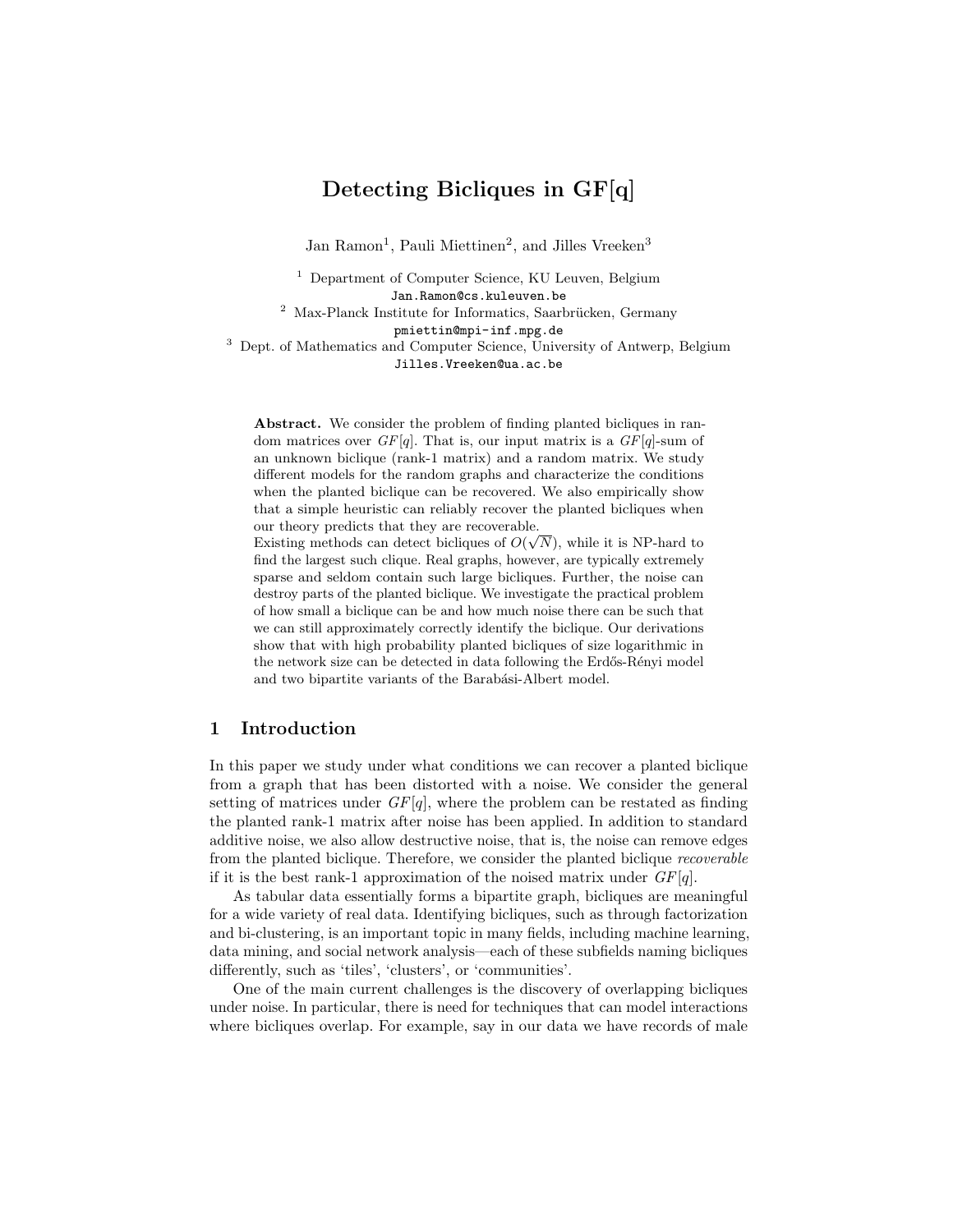conservatives, as well as of long-haired males, but none of long-haired male conservatives. Under  $GF[2]$ , where every subsequent factor can be seen to XOR the corresponding entries of a binary matrix, we only need two factors—one for conservatives, one for liberals, which corresponds to intuition. Methods unable to model interaction will need 3 factors, or have high errors. In bio-informatics, there are many examples of such complex interactions, such as inhibition and excitation in gene regulation as well as in protein-protein interaction [14, 13]. By factorizing matrices in  $GF[q]$  we can model arbitrary levels of interaction.

An important step towards factorizing data under  $GF[q]$ —i.e. discovering all important cliques in the data—is the reliable detection of individual planted bicliques. To this end, in this paper we study bounds on the dimensions of planted bicliques such that we can still reliably approximately identify these in quasi-polynomial time under different noise models. As many adversarial attacks exist that render exact solutions exponential, we focus on approximations—also, in practice, data analysts often do not require optimal results, but rather obtain good approximations in much less time. √

Existing approaches aim at finding *complete* bicliques of size  $O($  $(N)$  [2], and it has been shown to be NP-hard to find the largest such biclique [6, 11]. While most real-world graphs have very large number of vertices, they are, however, typically only very sparsely connected. Graphs that follow the popular Barabási-Albert model, for instance, only have a constant number of vertices with degrees of  $O(\sqrt{N})$ . Hence, finding a clique of size  $O(\sqrt{N})$  can be trivially achieved by collecting those vertices with degree at least  $O(\sqrt{N})$ . As such, it is an interesting open question what the smallest size of a biclique and the largest amount of destructive noise are such that the biclique can still be approximately correctly discovered. In particular, we study Erdős-Rényi and Barabási-Albert background distributions for bipartite graphs.

Due to lack of space, we discuss the most fine-grained details of the proof of Lemma 6, i.e. Lemma 9, and Eq. 14, in the Appendix.<sup>4</sup>

## 2 Related Work

Finding large bicliques has many applications, and hence has received a lot of attention. Most research aims at finding exact bicliques, that is, complete bipartite subgraphs. One way of finding these is to remove edges from the graph until what is left is a complete bipartite subgraph. Hochbaum [6] showed that minimizing the number of edges to remove is NP-hard, though she also gave a 2-approximation algorithm for the problem. Later, Peeters [11] showed that finding the largest biclique is NP-hard in general.

Despite that finding the largest biclique is NP-hard, it is possible to recover a single planted biclique [2]. In particular, if the bipartite graph contains a biclique of  $N + M$  nodes and an adversary adds up to  $O(NM)$  edges, the planted biclique can still be recovered using nuclear norm minimization, provided that the added

<sup>4</sup> http://www.mpi-inf.mpg.de/~pmiettin/gf2bmf/appendix.pdf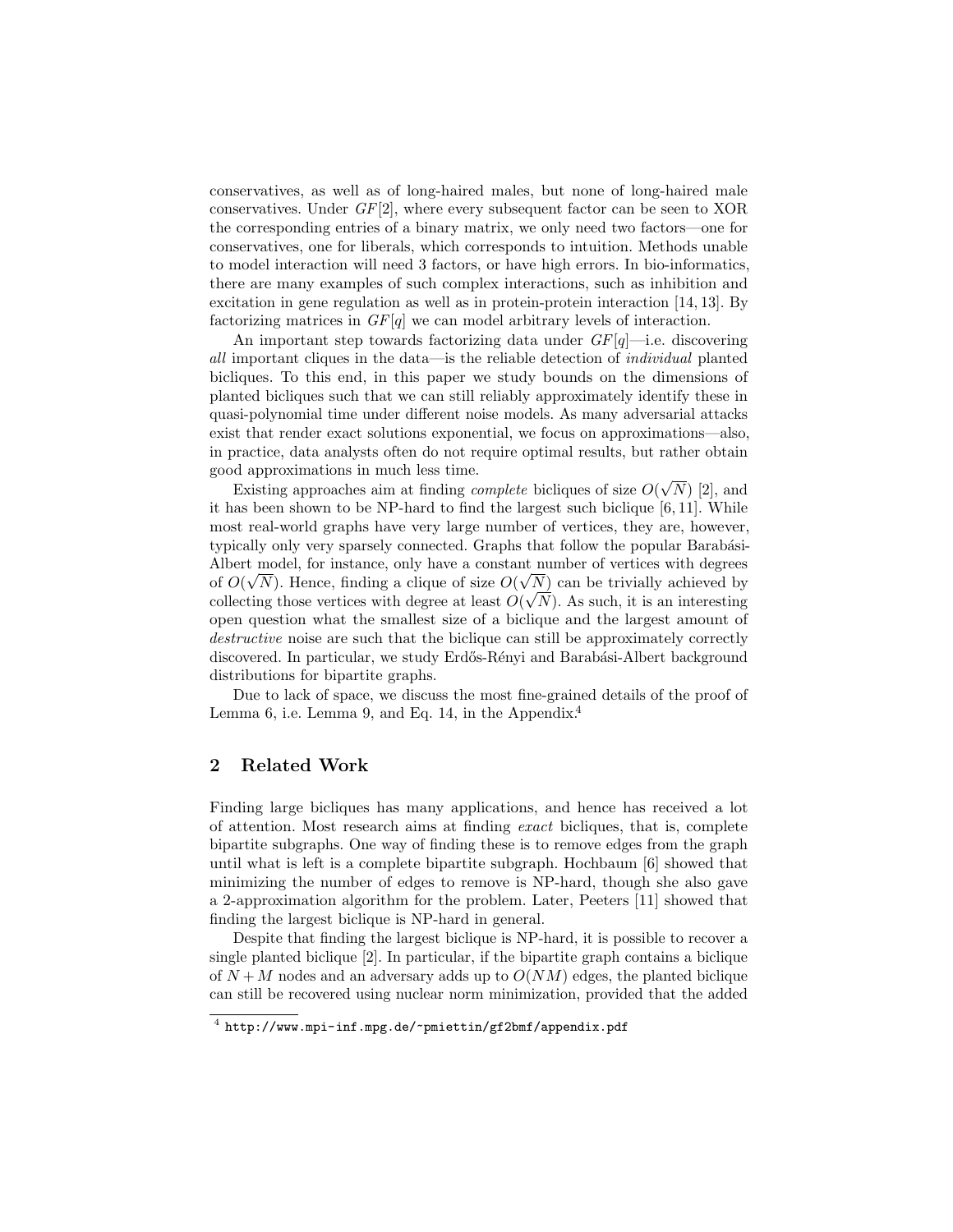edges do not have too many neighbors. Similarly, the random process can be characterized to add edges such that the biclique can still be found.

Our problem, however, is different as we do not aim to recover exact bicliques, but approximate quasi-bicliques (i.e. dense but not necessarily complete bipartite subgraphs). Compared to Ames et al. [2], we allow the noise to both *add* new edges as well as to remove edges from the planted bicliques.

An alternative approach is to consider the problem as rank-1 matrix factorization. If we work in  $GF[2]$ , any method discovering binary factor matrices works, including Boolean matrix factorization algorithms [10], binary matrix factorization algorithms [15], and PROXIMUS [7].

The problem of finding dense quasi-bicliques has been approached from different directions. In graph mining, a typical goal is to find all maximal quasibicliques satisfying a density condition. For example, Sim et al. [12] give an algorithm to mine all maximal quasi-bicliques where each vertex is connected to all but  $\varepsilon \in \mathbb{N}$  vertices in the other side (for other algorithms, see [8]). Such algorithms can be used to find the quasi-biclique that best represents the data (in terms of error), but only by exhaustively iterating over density values.

There is existing research on finding rank- $k$  approximations of given matrices under  $GF[2]$ . In fact, finding the rank of a matrix under  $GF[2]$  is easy. This can be seen by noting that the problem is equivalent to the rank of the biadjacency matrix of the bipartite graph under the  $GF[2]$ , and therefore solvable in polynomial time using standard techniques. Finding the best  $GF[2]$  rank-k factorization, however, is not so easy. In the Nearest Codeword Problem, we are given an N-by-M binary data matrix A and a binary  $N$ -by-k left factor matrix B, with the task to find the right factor matrix C such that we minimize  $|A - B \oplus C|$ . This problem is NP-hard to approximate within any constant factor, and there exists no polynomial-time algorithm for approximation within a factor of  $2^{\log^{0.8-\epsilon} N}$ , unless  $NP \subseteq DTIME(n^{poly(log N)})$  [3]. There does exist, however, a polynomial-time randomized approximation algorithm with  $O(k/\log N)$  approximation factor [4]. and a deterministic approximation algorithm with the same factor and  $N^{O(\log^* N)}$ running time [1].

## 3 Identifying Single Bicliques

We investigate bounds on discovering a single planted biclique under a given background distribution. As models for background noise we study resp. Erdős-Rényi graphs and the scale-free Barabási-Albert model.

#### 3.1 A generic strategy

In the next sections, we will consider random graph models. In each of these cases, we assume that a 'planted biclique' is combined with 'noise' generated by the random graph model, and will consider the question of how easy it is to recognize the planted biclique. In the current section we present aspects common to the derivations for these random graph models.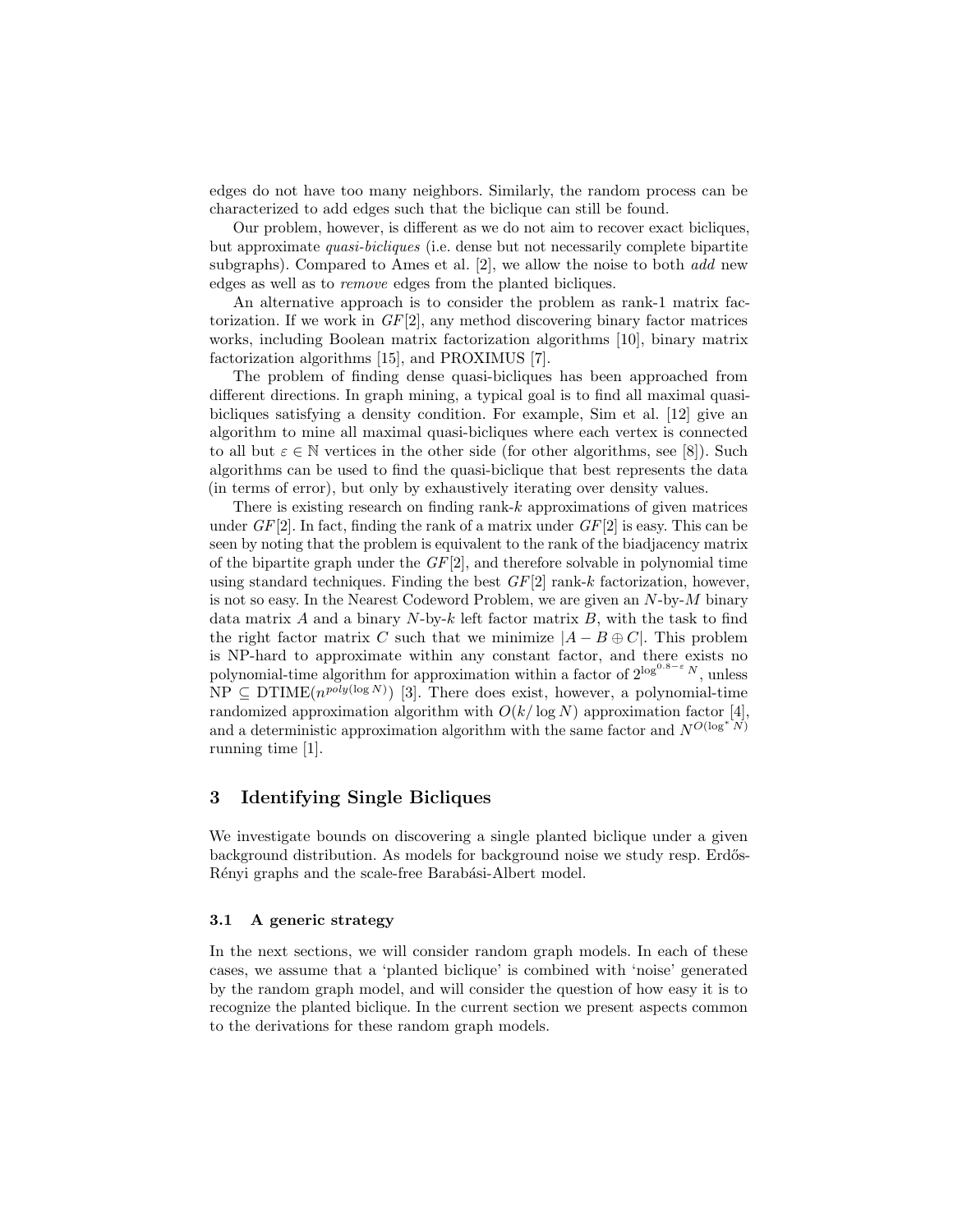In this section, we will denote the dimensions of the matrices by  $N \times M$ . We will use  $\oplus$  and  $\ominus$  to denote addition and subtraction in  $GF[q]$  for vectors or matrices over  $GF[q]$ . Further,  $x \equiv y$  denotes congruency in  $GF[q]$ , i.e.  $x \equiv y$ (mod  $q$ ). We also adopt the common notation [n] for the set of all integers from 1 until n, i.e.  $[n] = \{i \in \mathbb{N} \mid 1 \leq i \leq n\}$ . We will use the indicator function  $I(true) = 1$  and  $I(false) = 0$ .

We will often use vectors (Boolean or over  $GF[q]$ ) to select a set of rows or columns, non-zero elements indicating a selected row or column, and similarly matrices to select a set of cells. Therefore, we define for two vectors  $a$  and  $b$  of the same dimensions that  $a\setminus b$  is the vector for which  $(a\setminus b)_i = I(a_i \neq 0 \wedge b_i = 0)$ , and similarly  $a \cap b$  and  $a \cup b$  as the binary vectors for which  $(a \cap b)_i = I(a_i \neq 0 \land b_i \neq 0)$ and  $(a \cup b)_i = I(a_i \neq 0 \vee b_i \neq 0)$ . We define the same operations for matrices, e.g.  $(A \setminus B)_{i,j} = I(A_{i,j} \neq 0 \land B_{i,j} = 0)$ . We will denoted with  $|X|$  the number of non-zero elements of a vector or matrix  $X$ . We will denote the planted clique with uv where  $u \in GF[q]^{N \times 1}$  and  $v \in GF[q]^{1 \times M}$ . We assume u and v fixed but unknown. We will denote approximations of  $u$  and  $v$  with  $x$  and  $y$  and express the quality of the approximation using a loss function

$$
L(u, v, x, y) = \max(|u - x|, |v - y|).
$$
 (1)

For sparse graphs, adding a planted clique to the graph usually increases the number of nonzero elements. We therefore adopt the following notations. Let A be a random graph according to some distribution M. Let  $B = A \oplus uv$ be the addition of the planted clique defined by  $u$  and  $v$  to this matrix. Let  $x \in GF[q]^{m \times 1}$  and  $y \in GF[q]^{1 \times n}$  be two vectors defining a biclique  $xy$ . We define the error of  $x$  and  $y$  wrt. identifying the biclique planted in  $B$  and characterized by  $u$  and  $v$  as

$$
W'(x,y) = |B \ominus xy| = |\{(i,j) | B_{i,j} \not\equiv x_iy_j\}| = |\{(i,j) | A_{i,j} \oplus u_jv_j \not\equiv x_iy_j\}|,
$$

that is,  $W'(x, y)$  counts the matrix cells which are nonzero after removing the hypothesized biclique xy (which we expect to be minimal if  $xy = uv$ ). Furthermore,  $W(x, y) = W'(x, y) - W'(u, v)$  characterizes whether xy yields better representation of B than uv  $(W(x, y) < 0)$  or vice versa  $(W(x, y) > 0)$ . Clearly,  $W(u, v) = 0$ .

The set of elements where the approximated biclique  $xy$  differ from the planted biclique uv is denoted by  $C_{\neq}(x, y)$ , i.e.

$$
C_{\neq}(x, y) = \{(i, j) \in [N] \times [M] \mid x_i y_j \neq u_i v_j \}.
$$

If  $B$  is the matrix received on input, i.e. the matrix resulting from adding to a random graph a planted biclique, then we will denote with  $\hat{u}$  and  $\hat{v}$  the vectors minimizing  $W'(\hat{u}, \hat{v}) = |B \ominus \hat{u}\hat{v}|.$ 

For each random graph model, our aim is to show that with reasonably high probability the planted biclique uv is well approximated by the biclique  $\hat{u}\hat{v}$ minimizing  $W'(\hat{u}, \hat{v})$ . We will first show that the probability that  $W(x, y) < 0$ , with  $xy \neq uv$ , decreases exponentially with  $|C_{\neq}(x, y)|$ . Then, by the following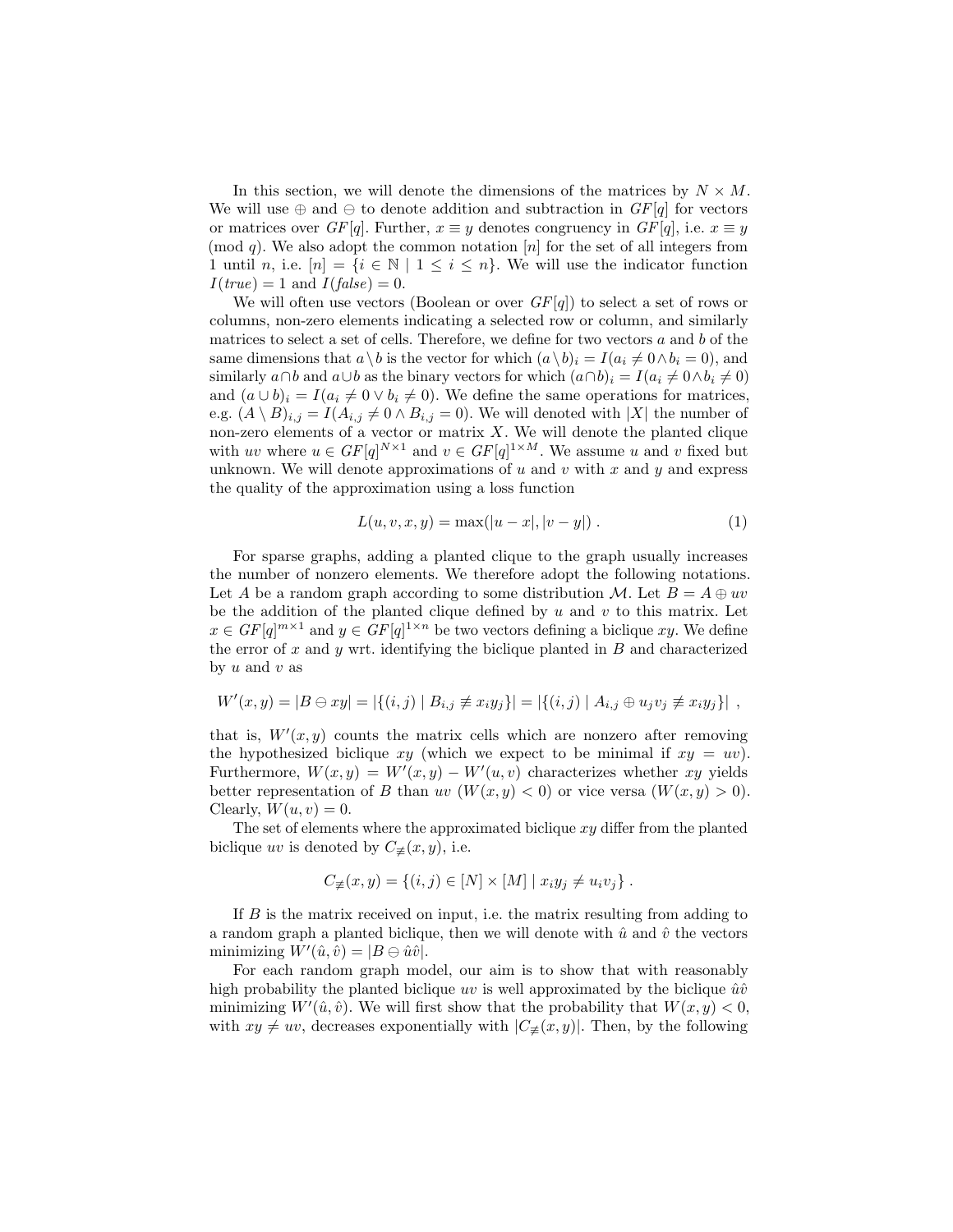lemma from such result we can derive that maximizing the objective function on the input will yield a good approximation of  $(u, v)$ .

**Lemma 1.** Let M be a distribution over  $GF[q]^{N \times M}$ , i.e.  $N \times M$  matrices over  $GF[q]$ . Assume that there is an integer  $\zeta$  and a constant c such that for any fixed  $u \in GF[q]^{N \times 1}$  and  $v \in GF[q]^{1 \times M}$  with  $|u| \geq \zeta$  and  $|v| \geq \zeta$ , with probability at least  $1-\delta_1$  for a matrix A randomly drawn from M, it holds for all  $x \in GF[q]^{N\times 1}$ and  $y \in GF[q]^{1 \times M}$  that

$$
P(W(x, y) \le 0) \le \exp(-|C_{\neq}(x, y)|c) \tag{2}
$$

Then, for all  $\epsilon > 0$ , u and v such that  $|u| \geq \zeta$  and  $|v| \geq \zeta$ ,

$$
P_{A \sim \mathcal{M}}(L(u, v, \hat{u}, \hat{v}) \le \epsilon) \ge 1 - \delta_1 - \delta_2
$$

where  $(\hat{u}, \hat{v}) = \arg \min_{(x,y)} |A \oplus uv \ominus xy|$  and

$$
\delta_2 = T(\epsilon, |u|, |v|, |u|, |v|)T(\epsilon, N, M, |u|, |v|)
$$
\n(3)

where

$$
T(\epsilon, a, b, c, d) = \frac{\exp (\epsilon (\log (a+1) + \log (b+1) - \min (c, d)) c_{p,q})}{1 - \exp ((\log (a+1) + \log (b+1) - \min (c, d)) c_{p,q})}.
$$

*Proof.* Equation (2) is a bound on the probability that for a given x and y,  $W(x, y) < 0$ . Several choices for x and y are possible. We will bound the probability that  $\exists x, y : W(x, y) < 0$  by

$$
P(\exists x, y : W(x, y) < 0) \le \sum_{x, y} P(W(x, y) < 0)
$$

For a given x and y we now bound  $|C_{\neq}(x, y)|$ . First, we define

$$
C_{uv\setminus xy} = \{(i,j) \mid (uv \setminus xy)_{i,j} = 1\}
$$
\n(4)

and

$$
C_{xy\setminus uv} = \{(i,j) \mid (xy \setminus uv)_{i,j} = 1\},\tag{5}
$$

such that  $|C_{\neq}(x,y)| = |C_{uv} \setminus xy| + |C_{xy} \setminus uv|$ .

As we have both  $|C_{uv\setminus xy}|\geq |u\setminus x| |v|$  and  $|C_{uv\setminus xy}|\geq |v\setminus y| |u|$  it follows that

$$
|C_{uv\setminus xy}(x,y)| \ge \max(|v \setminus y|, |u \setminus x|) \min(|u|, |v|).
$$
 (6)

There are  $\sum_{i=1}^t {\binom{|u|}{i}} \leq (|u|+1)^t$  ways for choosing at most t rows out of the |u| nonzero rows of u. Similarly, we have  $\sum_{i=1}^{t} {|\nu| \choose i} \leq (|\nu|+1)^t$  ways to choose at most t columns out of the  $|v|$  nonzero columns of v. Hence, the number of ways to choose  $u \setminus x$  and  $v \setminus y$  such that both  $|u \setminus x| \leq t$  and  $|v \setminus y| \leq t$  hold is bounded by  $(|u| + 1)^t (|v| + 1)^t$ . Now, let us use  $C_{uv\backslash}^{(t)} = \{(x, y) | \max(|u \setminus x|, |v \setminus y|) = t\}$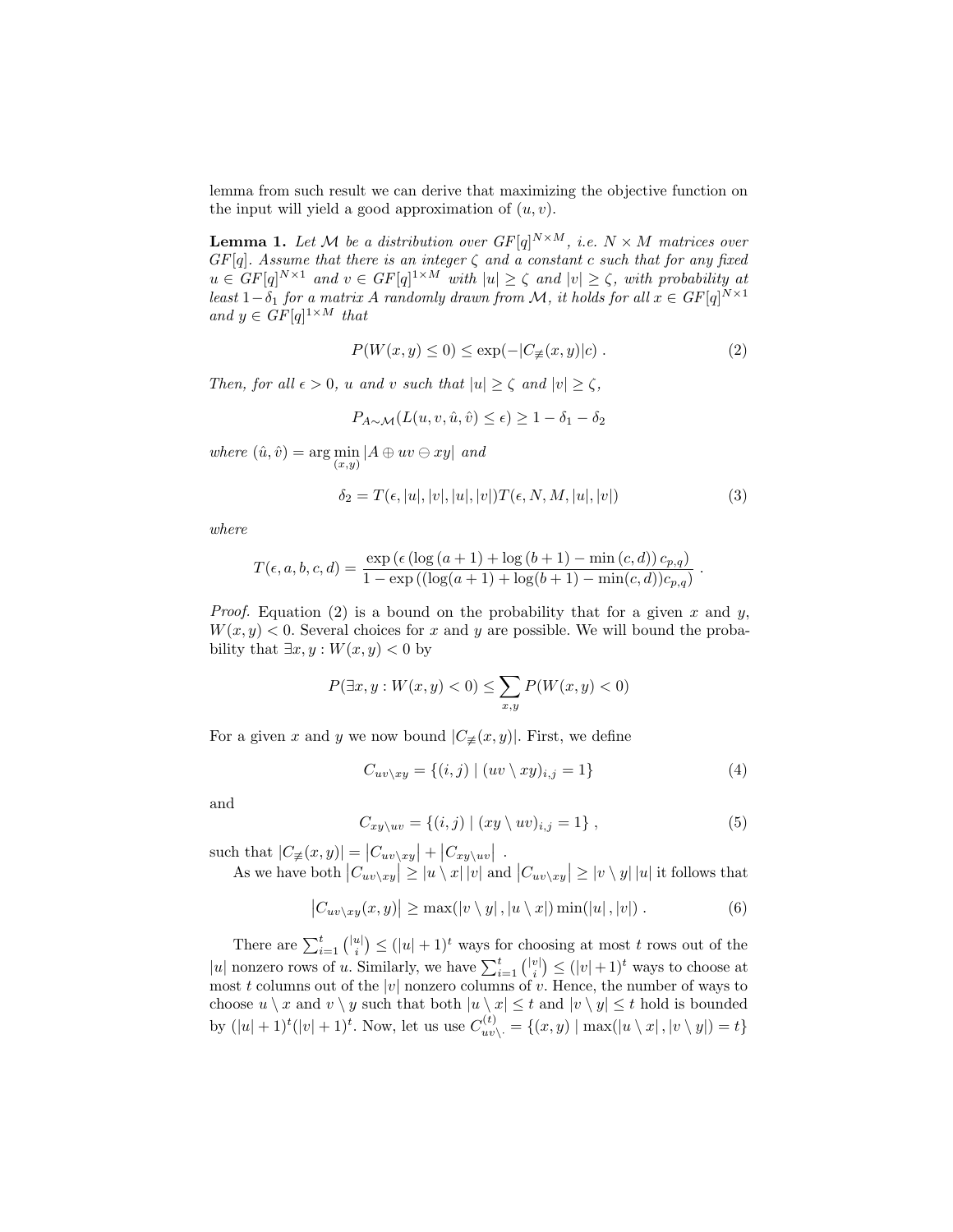for the set of  $(x, y)$ 's such that for each the largest intersection with the rows or columns of  $(u, v)$  is t elements. We can now write

$$
\sum_{t=s}^{\max(|u|,|v|)} \sum_{(x,y)\in C_{uv\setminus v}^{(s)}} \exp(-|C_{uv\setminus xy}|c)
$$
\n
$$
\leq \sum_{t=s}^{\max(|u|,|v|)} (|u|+1)^t (|v|+1)^t \exp(-t \min(|u|,|v|)c)
$$
\n
$$
\leq \sum_{t=s}^{\max(|u|,|v|)} \exp(t(\log(|u|+1) + \log(|v|+1) - \min(|u|,|v|)c))
$$
\n
$$
= \frac{\exp(s(\log(|u|+1) + \log(|v|+1) - \min(|u|,|v|)c))}{1 - \exp((\log(|u|+1) + \log(|v|+1) - \min(|u|,|v|)c))}
$$
\n
$$
= T(s, |u|, |v|, |u|, |v|)
$$

Here, in the one-but last step we use the fact that  $\sum_{i=0}^{\infty} x^i = 1/(1-x)$ . Similarly, we define  $C_{\setminus uv}^{(t)} = \{(x, y) \mid \max(|x \setminus u|, |y \setminus v|) = t\}$  by which we have

$$
\sum_{t=s}^{\max(N,M)} \sum_{(x,y)\in C_{\cdot\setminus uv}^{(s)}} \exp\left(-\left|C_{xy\setminus uv}\right|c\right) \le T(s,N,M,|x|\,,|y|)
$$

Note that as u and v are fixed, we have only sets of size |u| and |v| to choose  $u \setminus x$  and  $v \setminus y$  from. Here however, x and y can be chosen from  $N - |u|$ remaining rows and  $M - |v|$  remaining columns, resp. Still, however, when  $\log(N + 1) + \log(M + 1) < \min(|u|, |v|), T(s, N, M, |u|, |v|) \leq 1.$ 

Finally, this allows us to combine these two inequalities into

$$
P(W(x, y) < 0 \mid \max(|u - x|, |v - y|) \geq \epsilon) \leq T(\epsilon, |u|, |v|, |u|, |v|) T(\epsilon, N, M, |u|, |v|).
$$

This proves the lemma.  $\Box$ 

According to the above, if we know the dimensions of a biclique, we have a clear bound on its detectability. Further, it follows that when  $|u| \ll |v|$  or  $|x| \ll |y|$  the problem becomes much harder. This follows intuition as under an independence assumption large square blocks are much less probable than thin bicliques—as these could just as well be the result of few very high degree nodes.

#### 3.2 Erdős-Rényi

The Erdős-Rényi (ER) model is one of the most well-studied models for graph generation. The general idea is that every edge is equally probable, regardless of other edges in the graph. That is, graphs of the same number of nodes and same total number of edges are all equally likely. For the case of factorizing data under  $GF[q]$  with noise distributed according to ER, we have the following definition.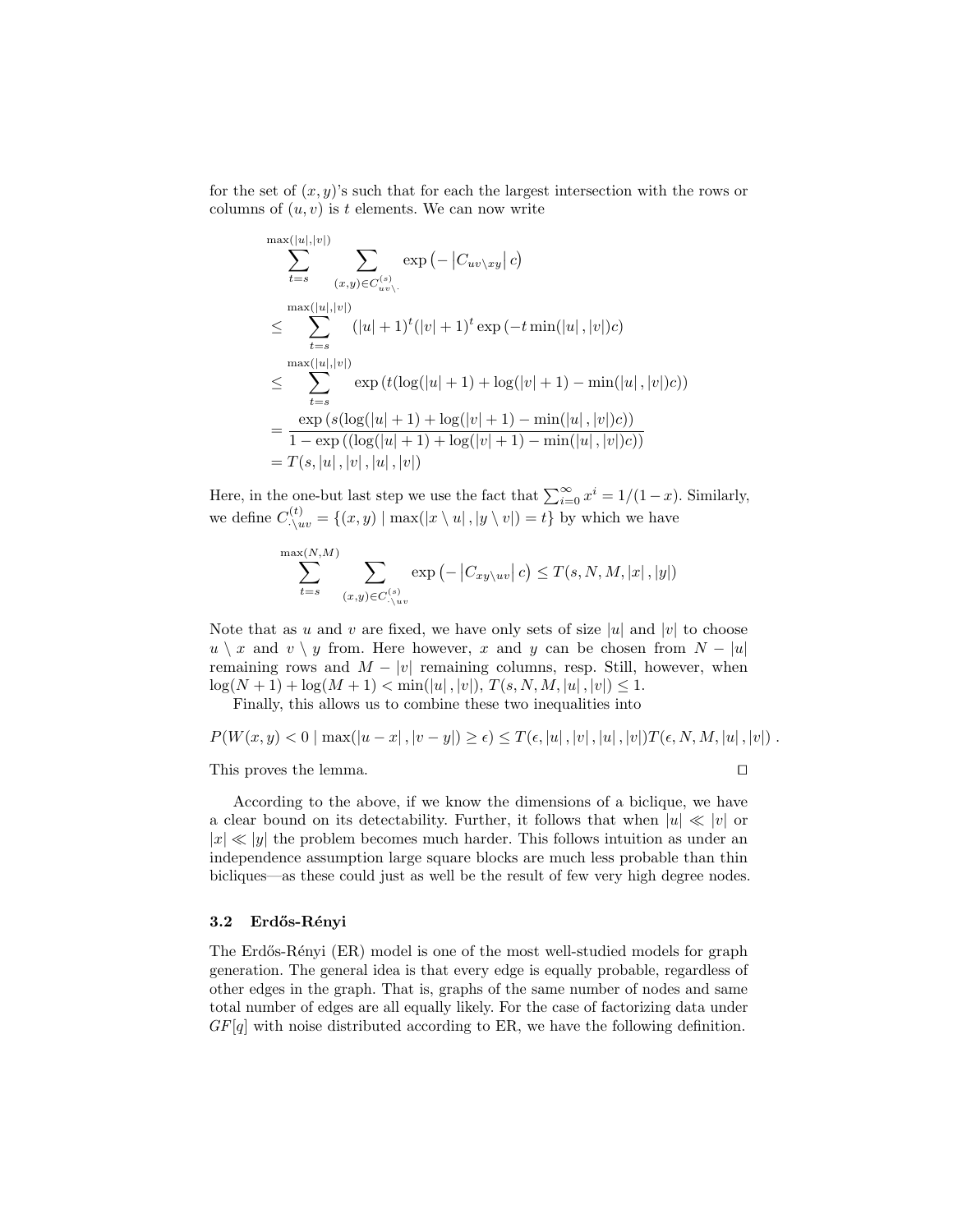**Definition 1.** With  $\mathcal{M}^{ER}(p,q,N \times M)$  we will denote the model of sparse random matrices in  $GF[q]^{N \times M}$  according to the Erdős-Rényi model, in particular if  $A \in \mathcal{M}^{ER}(p,q,N \times M)$ , for each  $(i, j) \in [N] \times [M]$ ,  $A_{ij}$  is zero with probability 1 − p and non-zero with probability p. Non-zero elements are chosen randomly from  $GF[q]$ , i.e. each non-zero element of  $GF[q]$  has probability  $1/(q-1)$ .

We will now show that the probability that *some* biclique yields lower error (i.e. residual) than the planted biclique uv decays exponentially with the difference between that biclique and the planted one.

**Lemma 2.** Let  $p < 1/2$ . Let N, M and q be integers,  $u, x \in GF[q]^{N \times 1}$  and  $v, y \in GF[q]^{1 \times M}$ . Then, there is a constant  $c_{p,q}$  depending on p and q such that

$$
P_{A \sim \mathcal{M}^{ER}(p,q,N \times M)}(W(x,y) < 0) \le \exp(c_{p,q}|C_{\neq}|) \, .
$$

*Proof.* Let A be randomly drawn from  $\mathcal{M}^{ER}(p, q, N \times M)$ . As above, let  $B =$  $A \oplus uv$  be the matrix obtained by adding to A the biclique uv.

Let  $C_{i,j} = u_i v_j \ominus x_i y_j$  be the difference between uv and xy, and let

$$
D_{i,j} = I(A_{i,j} \oplus C_{i,j} \not\equiv 0) - I(A_{i,j} \not\equiv 0) ,
$$

where  $I(\cdot)$  is the indicator function. Now,  $W(x, y) = \sum_{i,j} D_{i,j}$ . If  $C_{ij} \equiv 0$ , then  $D_{ij} = 0$ , so let  $C_{\neq}(x, y) = \{(i, j) \in [n] \times [m] \mid C_{ij} \neq 0\}$  such that we have  $W(x,y) = \sum_{(i,j)\in C_{\neq}} D_{i,j}.$ 

Following Section 3.1, we bound the probability that  $xy$  gives better representation of B than uv. That is, we bound  $P(W(x, y) < 0)$ . To that end, we define, for  $z \in \{-1, 0, +1\}$ ,  $W_z(x, y) = \{(i, j) \in C_{\neq} \mid D_{i,j} = z\}$ , so we have

$$
W(x,y) = |W_{+1}(x,y)| - |W_{-1}(x,y)|.
$$

The three sets  $W_z(x, y)$ ,  $z \in \{-1, 0, 1\}$ , partition the set  $C_{\neq}(x, y)$ . Let  $X_{i,j}$ be a random variable defined as  $X_{i,j} = I((i,j) \in W_{-1}(x,y) \cup W_0(x,y)),$  so that  $P(X_{i,j} = 1) = 1 - P((i,j) \in W_1(x,y))$  for all  $(i,j) \in C_{\neq}(x,y)$ , and  $\sum_{i,j} X_{i,j} = |W_{-1}(x,y)| + |W_0(x,y)|$ . We have for all  $(i,j) \in C_{\neq}(x,y)$  that

$$
P((i, j) \in W_{-1}(x, y)) = \frac{p}{q-1}
$$
 and  $P((i, j) \in W_0(x, y)) = \frac{p(q-2)}{q-1}$ ,

where on the second equation we use the fact that  $C_{i,j} \neq 0$ . Therefore

$$
P(X_{i,j} = 1) = P((i,j) \in W_{-1}(x,y)) + P((i,j) \in W_0(x,y)) = \frac{p}{q-1} + \frac{p(q-2)}{q-1} = p
$$

for  $(i, j) \in C_{\neq}(x, y)$ . Then, due to Chernoff's inequality, for any  $\epsilon > 0$ , we have

$$
P\left(\frac{|W_{-1}(x,y)|+|W_0(x,y)|}{|C_{\neq}(x,y)|}\geq p+\epsilon\right)\leq \exp\left[-|C_{\neq}(x,y)|D_{KL}(p+\epsilon\parallel p)\right],
$$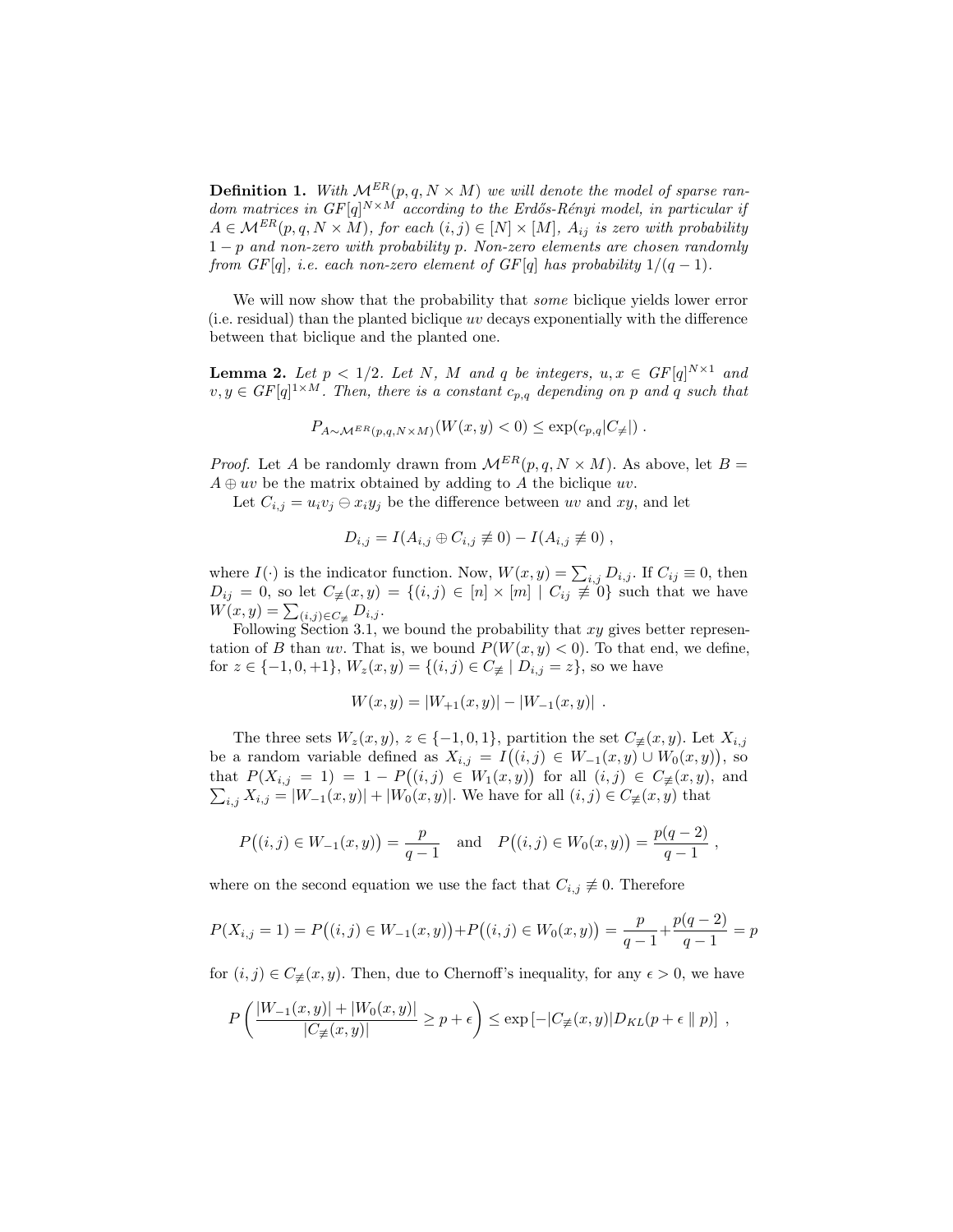where

$$
D_{KL}(p + \epsilon \parallel p) = (p + \epsilon) \log \left( \frac{p + \epsilon}{p} \right) + (1 - p - \epsilon) \log \left( \frac{1 - p - \epsilon}{1 - p} \right) . \tag{7}
$$

In order for  $W(x, y) < 0$  to be possible, we need to have  $|W_{-1}(x, y)| +$  $|W_0(x, y)| \geq |C_{\neq}(x, y)| - |W_1(x, y)|$ . Hence,

$$
P\left(\frac{|W_{-1}(x,y)|+|W_0(x,y)|}{|C_{\neq}(x,y)|}\ge 1-\frac{|W_1(x,y)|}{|C_{\neq}(x,y)|}\right)\le \exp\left(-|C_{\neq}(x,y)|D_{KL}\left(1-\frac{|W_1(x,y)|}{|C_{\neq}(x,y)|}\middle\|p\right)\right).
$$

To have a chance to have  $W(x, y) < 0$ , we need at least  $|W_{-1}(x, y)| +$  $|W_0(x,y)| \geq |C_{\neq}(x,y)|/2.$  Therefore, let  $\epsilon = \frac{1}{2} - p$  to get

$$
P\left(\frac{|W_{-1}(x,y)|+|W_0(x,y)|}{|C_{\neq}(x,y)|}\geq \frac{1}{2}\right)\leq \exp\left(-|C_{\neq}(x,y)|D_{KL}(1/2\parallel p)\right),\quad (8)
$$

where

$$
D_{KL}\left(\frac{1}{2}\n\middle\|\n\left\|\n\right.\n\right) = \frac{1}{2}\log\left(\frac{1}{2p}\right) + \frac{1}{2}\log\left(\frac{1}{2(1-p)}\right) \,.
$$

This already gives us a bound on  $P(W(x, y) < 0)$ :

$$
P(W(x, y) < 0) \le P(|W_1(x, y)| < |C_{\neq}(x, y)|/2) \le \exp(-|C_{\neq}(x, y)|D_{KL}(1/2 \parallel p)).
$$

In case  $q > 2$ , we can do better as we expect more  $(i, j)$ 's to land in  $W_0(x, y)$ instead of  $W_{-1}(x, y)$ .

Suppose now  $q > 2$ . For a fixed value of  $|W_{-1}(x,y)| + |W_0(x,y)|$ , using  $W_{-1}(x, y) \leq |C_{\neq}(x, y)|/2$  and Chernoff's inequality, we obtain

$$
P\left(\frac{|W_{-1}(x,y)|}{|C_{\ne}(x,y)|-|W_{1}(x,y)|} > \frac{1}{q-1} + \left(\frac{|W_{1}(x,y)|}{|C_{\ne}(x,y)|-|W_{1}(x,y)|} - \frac{1}{q-1}\right)\right)
$$
  
\n
$$
\leq \exp\left(-(|C_{\ne}(x,y)|-|W_{1}(x,y)|)D_{KL}\left(\frac{|W_{1}(x,y)|}{|C_{\ne}(x,y)|-|W_{1}(x,y)|}\middle\| \frac{1}{q-1}\right)\right)
$$
  
\n
$$
\leq \exp\left(-\frac{|C_{\ne}(x,y)|}{2}D_{KL}\left(\frac{|W_{1}(x,y)|}{|C_{\ne}(x,y)|-|W_{1}(x,y)|}\middle\| \frac{1}{q-1}\right)\right).
$$

The above equations imply that there exists some constant  $c_{p,q}$  depending on  $p$  and  $q$  such that

$$
P(W(x, y) < 0) \le \exp(-|C_{\neq}(x, y)|c_{p, q}) \tag{9}
$$

This proves the lemma.  $\Box$ 

The above lemma can be combined with Lemma 1 (substituting  $\zeta$  with  $log(NM)$  and c with  $c_{p,q}$ ) to show that one can retrieve a planted clique with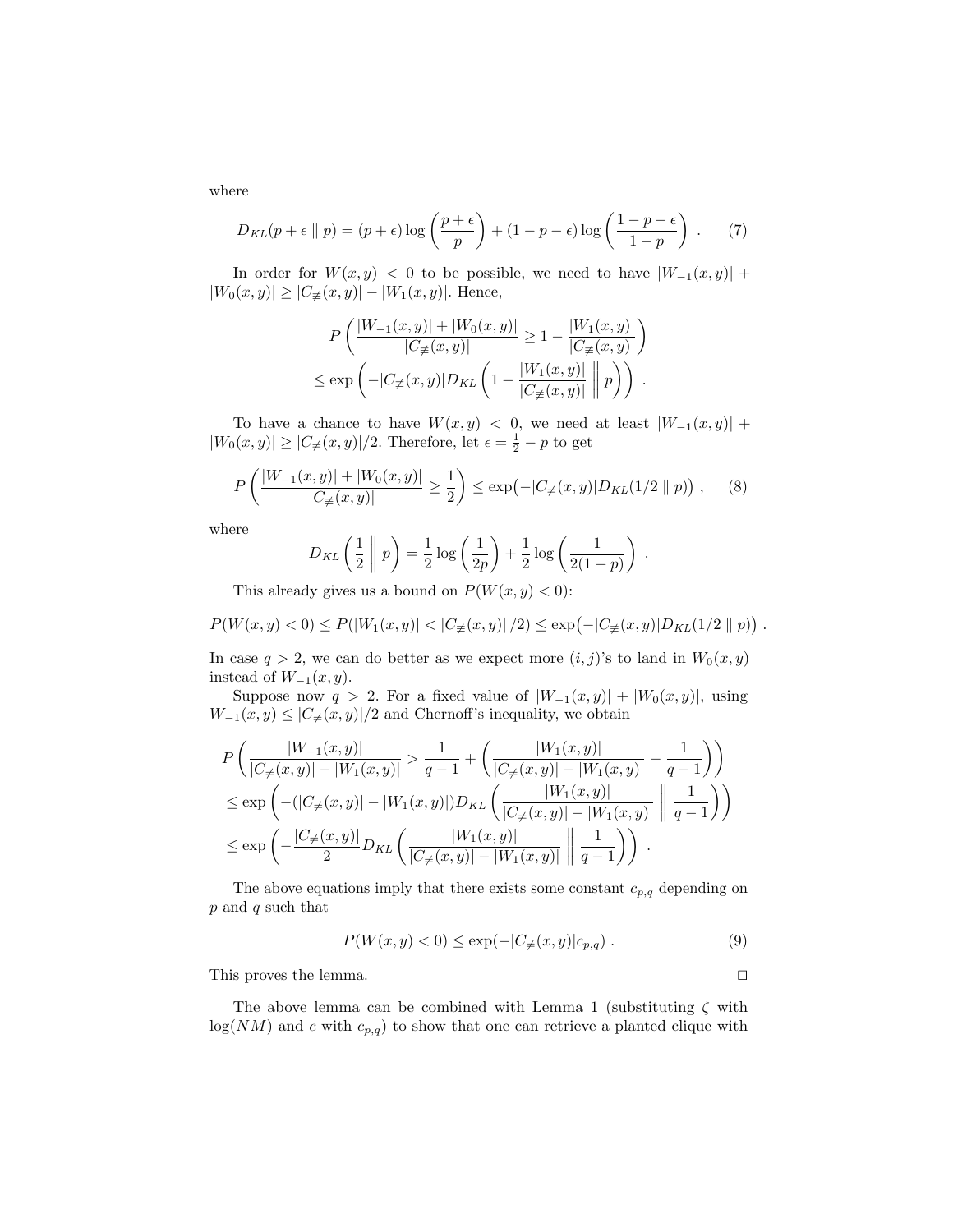high confidence and small error (according to the trade-off given by Equation 3), and in time quasipolynomial in N and M.

It should be noted that for clarity of explanation and space limitations we keep our derivation simple, but a constant factor can be gained by calculating more precise expressions for  $c_{p,q}$  and performing less rough estimations in Lemma 1. Moreover, Lemma 1 does not properly take the value of  $q$  into account and doing so would yield another q-dependent factor.

#### 3.3 Graphs constructed by the Barabási-Albert process

Next, we consider the background noise distributed according to the well-known Barabási-Albert (BA) model, of which the main intuition is also known as 'preferential attachment'. Nodes are added one at a time, and while edges are still selected independently, their probability depends on the degree of the target node. Instead of the ER model's Gaussian degree distribution, for BA we see a powerlaw—as we see for many real-world graphs [5].

For simplicity of the derivations, below we will assume that  $q = 2$ . If  $q > 2$ , a similar but more involved derivation is possible.

Definition 2 (bipartite Barabási-Albert graph). Let  $G^{(0)}$  be a small graph on a vertex set  $V^{(0)} = V_{row}^{(0)} \cup V_{col}^{(0)}$  consisting of row vertices  $V_{row}^{(0)}$  and column vertices  $V_{col}^{(0)}$ . Let N and M be integers. A bipartite Barabási-Albert  $N \times M$  graph is generated from seed  $G^{(0)}$  with density parameter s by following Algorithm 1. We denote the obtained probability distribution over  $N \times M$  adjacency matrices with  $\mathcal{M}^{BA\text{-}gen}(s, N \times M)$ .

**Lemma 3.** Let  $G = (V, E)$  be a bipartite Barabási-Albert  $N \times M$  graph generated according to Definition 2, let  $V_{row}$  be its row vertices and  $V_{col}$  its column vertices. Let  $X_{row} \subseteq V_{row}$  and  $X_{col} \subseteq V_{col}$ . Then,

$$
|E \cap X_{row} \times X_{col}| \le s(|X_{col}| + |X_{row}| - (s+1)/2).
$$

Proof. The proof is straightforward from Definition 2: each vertex connects with s vertices when added, but can only connect to vertices added before.  $\Box$ 

Notice that analogue one can prove that a 'normal' (non-bipartite) Barabási-Albert graph can not contain an  $(s + 2)$ -clique. The probability distribution over graphs induced by the Barabási-Albert generative process is rather hard to analyse in detail, but we can provide the following non-probabilistic result:

**Lemma 4.** Let A be drawn from  $\mathcal{M}^{BA\text{-}gen}(s, N \times M)$ . Let  $B = A \oplus uv$  for some fixed u and v with  $|u| > 4s$  and  $|v| > 4s$ . Then,  $|B \cap uv| > |u||v|/2$ .

*Proof.* We know from Lemma 3 that in the area covered by  $uv$  in  $B$ ,  $uv$  made all cells except at most  $s(|u| + |v| - (s+1)/2)$  nonzero:  $|B \cap uv| \ge |u||v| - s|u|$  $s|v| + s(s+1)/2$ . If  $|u| \ge 4s$  and  $|v| \ge 4s$  we have  $|u||v|/2 - s|u| - s|v| \ge 0$  from which  $|B \cap uv| > |u||v|/2$  follows.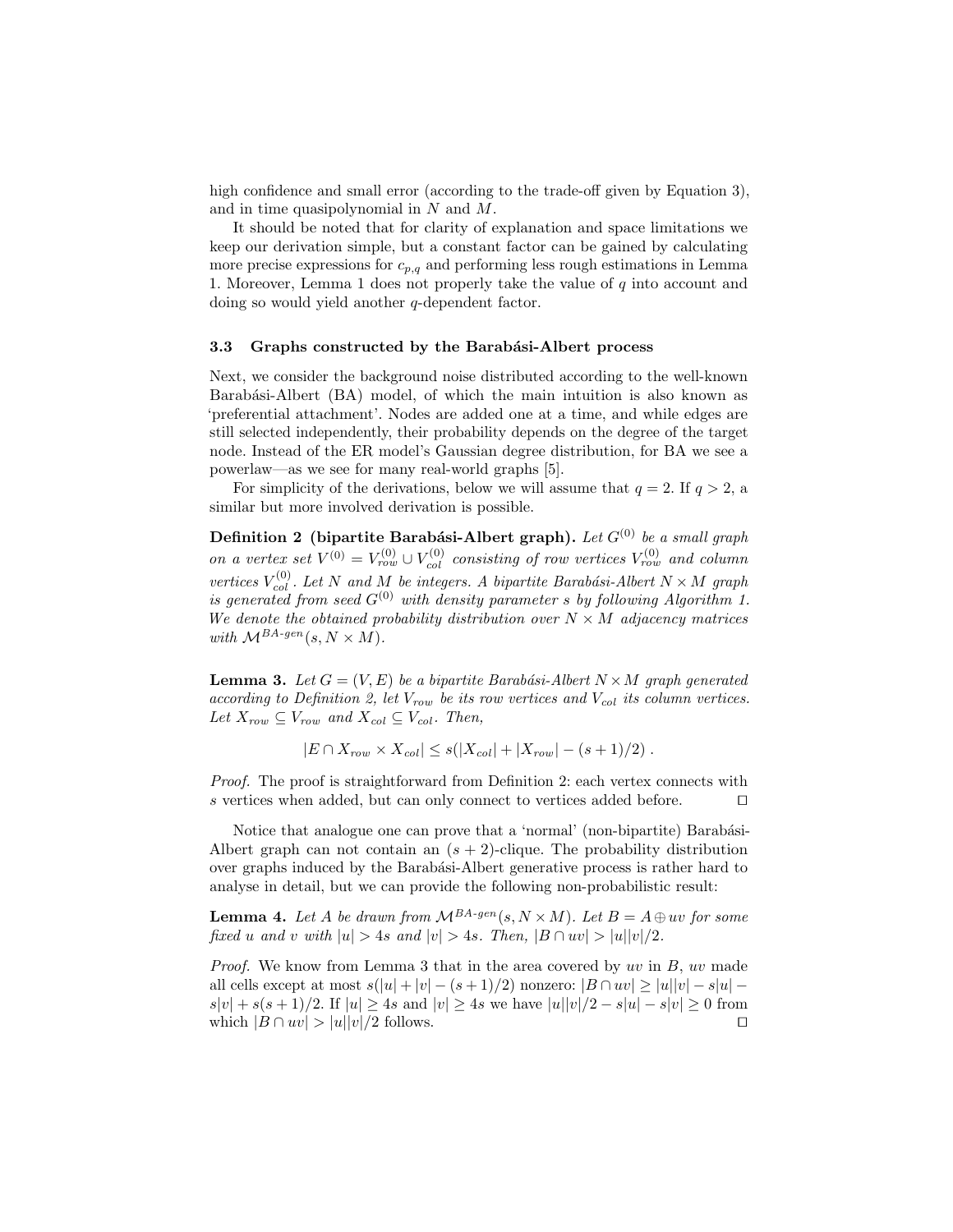Algorithm 1 Generating a bipartite Barabási-Albert graph

**Require:** density parameter *s*; seed  $G^{(0)}$ ;  $M, N \in \mathbb{N}$ **Ensure:** an  $N \times M$  bipartite Barabási-Albert graph G sampled from  $\mathcal{M}^{BA\text{-}gen}$ . 1: for  $i = 1 \dots NM$  do 2:  $V_{row}^{(i)} \leftarrow V_{row}^{(i-1)}$ ;  $V_{col}^{(i)} \leftarrow V_{col}^{(i-1)}$ ;  $E^{(i)} \leftarrow E^{(i-1)}$  $3\colon \quad \quad {\bf if}\,\, |V_{row}^{(i)}|M < i\,\, {\bf then}$ 4:  $v_{new} \leftarrow NewVertex()$ 5:  $V_{row}^{(i)} \leftarrow V_{row}^{(i)} \cup \{v_{new}\}\$ 6: Select a set A of s vertices from  $V_{col}^{(i-1)}$  with probability proportional to their degree in  $G^{(i-1)}$ . 7:  $E^{(i)} \leftarrow E^{(i)} \cup (\{v_{new}\} \times A)$ 8: if  $|V_{col}^{(i)}|N < i$  then 9:  $v_{new} \leftarrow NewVertex()$  $10:$  $V_{col}^{(i)} \leftarrow V_{col}^{(i)} \cup \{v_{new}\}$ 11: Select a set A of s vertices from  $V_{row}^{(i-1)}$  with probability proportional to their degree in  $G^{(i-1)}$ . 12:  $E^{(i)} \leftarrow E^{(i)} \cup (A \times \{v_{new}\})$  $13:$  $(V^{(i)}_{row} \cup V^{(i)}_{col}; G^{(i)} \leftarrow (V^{(i)}, E^{(i)})$ 

**Lemma 5.** Let A be drawn from  $\mathcal{M}^{BA\text{-}gen}(s, N \times M)$ . Let  $B = A \oplus uv$  for some fixed u and v. Then, for any x and y such that  $|C_{\neq}(x,y)| > 2s|x| + 2s|y| - s(s +$  $1) + |u||v|$ , it holds that  $|B \cap xy| \leq |x||y|/2$ .

*Proof.* We know from Lemma 3 that in the area covered by xy, at most  $s(|x| +$  $|y| - (s + 1)/2$  cells are nonzero in  $A \cap xy$ . For  $B \cap xy$ , at most the area  $(|x||y| + |u||v| - |C_{\neq}||/2$  from overlap between xy and uv can be added. We get  $|B \cap xy| \leq s|x| + s|y| - s(s+1)/2 + (|x||y| + |u||v| - |C_{\neq}|)/2.$  From  $2s|x| + 2s|y|$  $s(s+1) + |u||v| < |C_{\neq}|$  we can derive that  $|B \cap xy| \leq |x||y|/2$ .

Hence, to detect a planted biclique in Barabási-Albert data, one only needs to search for bicliques of size 4s and expand greedily.

### 3.4 Graphs with Barabási-Albert degree distribution

Here we consider random graphs with the same degree distribution as Barabási-Albert model but without following the generative process, of which we showed in the previous section that it prohibits the creation of large bicliques.

For simplicity, w.l.o.g. we assume  $N = M$ .

**Definition 3.** With  $\mathcal{M}^{BA-deg}(s, q, N \times M)$  we will denote the model of sparse random matrices in  $GF[q]^{N \times M}$  according to the Barabási-Albert degree distribution, in particular if  $A \in \mathcal{M}^{BA-deg}(s, q, N \times M)$ , it is the result of the following random construction procedure:

– Consider the probability distribution  $P_{deg}$  over the set  $\{s, s+1, \ldots, N\}$  such that  $P_{deg}(i) = i^{-3}/Z$  with  $Z = \sum_{j=s}^{N-1} j^{-3}$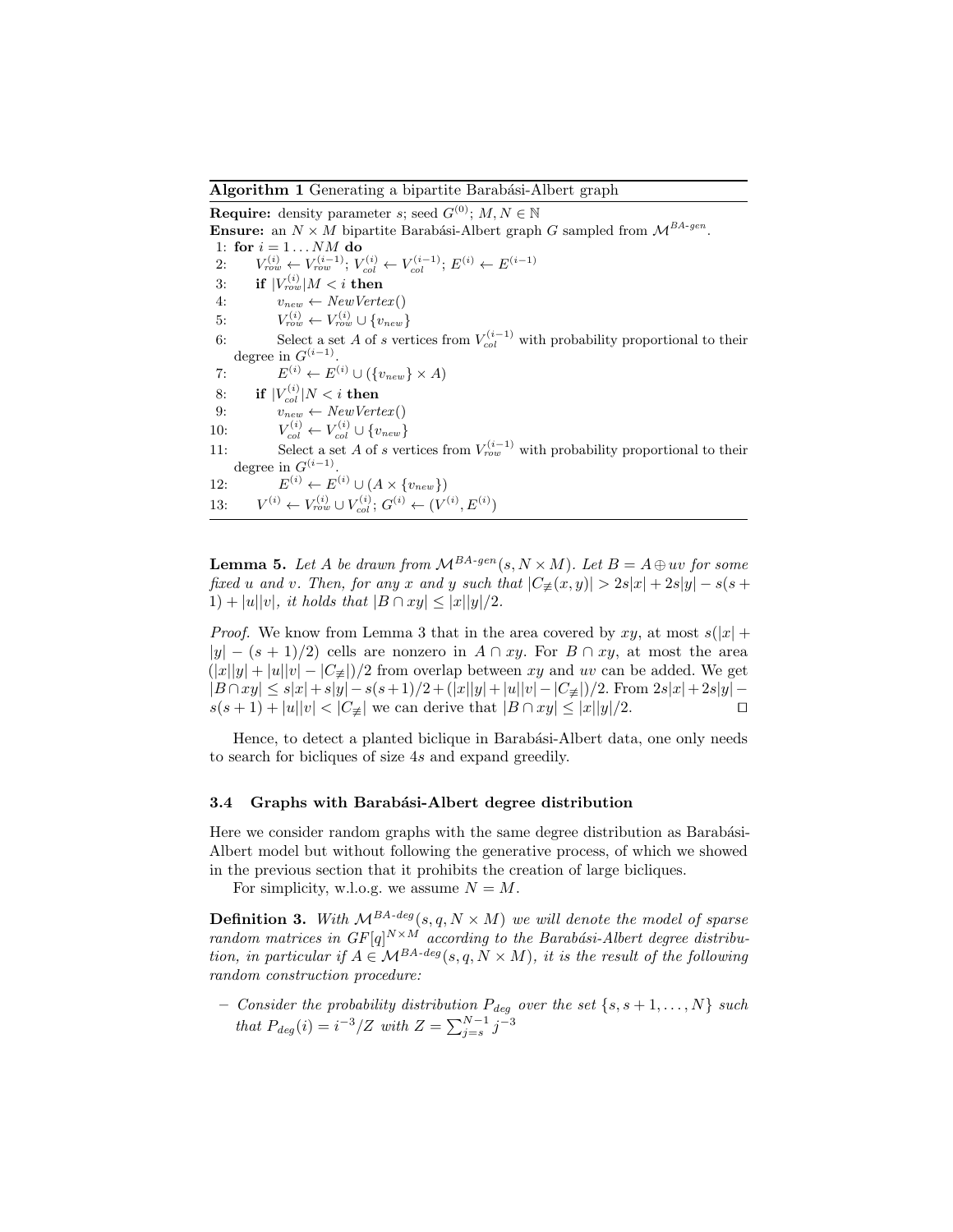- − For all  $i \in [N]$ , choose  $d_i^{row}$  according to distribution  $P_{deg}$ . For all  $j \in [N]$ , choose  $d_j^{col}$  according to  $P_{deg}$ . Repeat this step until  $\sum_{i=1}^{N} d_i^{row} = \sum_{j=1}^{M} d_j^{col}$ .
- $-$  Draw X uniformly from the set of all matrices of  $GF[q]^{N \times M}$  such that for all  $i \in [N]$ , the number of nonzero elements of row i equals  $d_i^{row}$  and for all  $j \in [M]$ , the number of nonzero elements of column i equals  $d_j^{row}$ .

In order to say something on the discernibility of cliques we need access to the connectivity within rows and columns in the form of degree lists.

**Definition 4.** For an adjacency matrix  $A \in GF[q]^{N \times M}$ , let  $f^{row(A)} \in \mathbb{Z}^N$  and  $f^{col(A)} \in \mathbb{Z}^M$  such that

$$
f_i^{row(A)} = \sum_{j=1}^{N} I(A_{i,j} \neq 0) \quad , \quad and \qquad f_j^{col(A)} = \sum_{i=1}^{M} I(A_{i,j} \neq 0) .
$$

It is well-known that in Barabási-Albert graphs, the expected frequency of vertices with degree k is proportional to  $k^{-3}$ . Therefore, for sufficiently large N we can estimate the number of rows of with at least  $c\sqrt{N}$  non-zero elements by

$$
N\frac{\sum_{k=cN^{1/2}}^{N}k^{-3}}{\sum_{k=s}^{N}} \approx N\frac{\int_{k=cN^{1/2}}^{\infty}k^{-3}\mathrm{d}k}{\int_{k=s}^{\infty}k^{-3}\mathrm{d}k} = N\frac{\left(cN^{1/2}\right)^{-2}/2}{s^{-2}/2} = \frac{s^2}{c^2}
$$

which is a constant, not depending on N. The same holds for columns.

**Lemma 6.** Let s be an integer. Let N and q be integers,  $u, x \in GF[q]^{N \times 1}$  and  $v, y \in GF[q]^{1 \times M}$  with  $\log(N) \ll |u|$  and  $\log(N) \ll |v|$ . Then, there is a constant  $c_{q}^{BA}$  depending on q and  $\delta_{1}$  such that with probability at least  $1-\delta_{1}$ 

$$
P_{A \sim \mathcal{M}^{BA \text{-}deg}(s,q,N \times N)}(W(x,y) < 0) \le \exp(c_q^{BA} |C_{\neq}|)
$$

Proof. We will use notations similar to those used for the Erdős-Rényi case:

$$
C_{i,j} = u_i v_j \ominus x_i y_j
$$
  
\n
$$
D_{i,j} = I(A_{i,j} \oplus C_{i,j} \neq 0) - I(A_{i,j} \neq 0)
$$
  
\n
$$
W'(x) = |B \ominus x^\top x| = |A \oplus uv \ominus xy|
$$
  
\n
$$
W(x) = W'(x) - W'(u) = \sum_{i,j} D_{i,j}
$$

We have  $W(u) = 0$ . Given a fixed degree list pair  $(f^{row}, f^{col})$ , we have (approximately, for sufficiently large  $N$ )

$$
\mu_{i,j} = \mathbb{E}[D_{i,j}] = 1 - p_{i,j}q/(q-1)
$$
  
where  $p_{i,j} = f_i^{row} f_j^{col} \left(\sum_{l=1}^N f_l^{row}\right)^{-1} \left(\sum_{l=1}^N f_l^{row}\right)^{-1}$ , and  

$$
\sigma_{i,j}^2 = \mathbb{E}[(I(x \oplus C_{i,j} \neq 0) - I(x \neq 0) - \mu_{i,j})^2]
$$

$$
\leq p_{i,j} (1 - p_{i,j}) \frac{q+2}{q-1}
$$

$$
\leq p_{i,j} \frac{q+2}{q-1}.
$$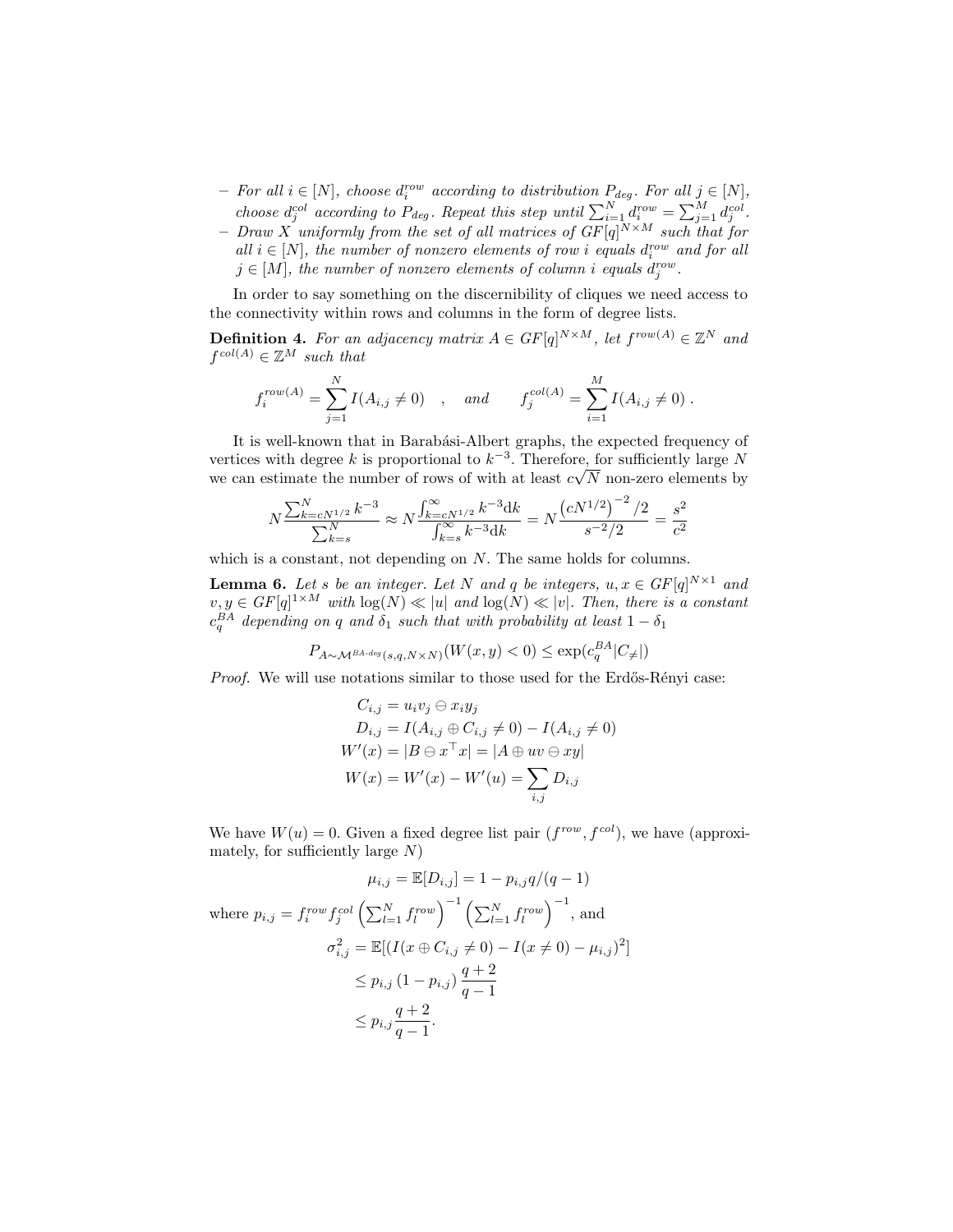We again define  $C_{\neq}(x) = \{(i, j) \in [n] \times [m] \mid u_i v_j \neq x_i y_j\}$  and for  $v \in \{-1, 0, +1\}$ we have  $W_v(x) = \{(i, j) | D_{i,j} = v\}$ . Moreover, let

$$
\mu = \mathbb{E}[W(x)] = \sum_{(i,j)\in C_{\neq}(x)} \mu_{i,j},
$$

and

$$
\sigma^2 = \sum_{(i,j) \in C_{\neq}(x)} \sigma_{i,j}^2 \; .
$$

From  $(14)$  we can see<sup>5</sup> that

$$
\mathbb{E}[\mu] \leq |C_{\neq}| 2(s-1/2)^2/N(s-1) .
$$

By applying Chernoff's inequality, we then arrive at

$$
P(W(x, y) < 0) = P(\mu - W(x, y) > \mu) \le \exp\left(-\frac{\mu^2}{2(\sigma^2 + |C_{\neq}|)}\right) \,. \tag{10}
$$

Let  $t = \lceil \Gamma^{-1}(2/\delta_1) \rceil - 1$  be such that  $1/t! \leq \delta_1/2$ . From Lemma 9 we know<sup>5</sup> Let  $t = |I^{-1}(2/\delta_1)| - 1$  be such that  $1/t! \leq \delta_1/2$ . From Lemma 9 we know<br>that with probability  $1 - \delta_1/2$  there is at most one i s.t.  $f_i^{row} \geq s/\sqrt{N}$  and with that with probability  $1 - \delta_1/2$  there is at most one i s.t.  $f_i^{\circ \omega} \ge s/\sqrt{N}$  and with probability  $1 - \delta_1/2$  there is at most one j such that  $f_j^{col} \ge s/\sqrt{N}$ . Then, with probability at least  $1 - \delta_1$ ,

$$
\sum_{(i,j)\in C_{\neq}} p_{i,j} \leq \sum_{i\in u\backslash x} \sum_{j\in v} p_{i,j} + \sum_{i\in x\backslash u} \sum_{j\in y} p_{i,j} + \sum_{j\in v\backslash y} \sum_{i\in u} p_{i,j} + \sum_{j\in y\backslash v} \sum_{i\in x} p_{i,j}
$$
  

$$
\leq R(|u\setminus x|, |v|, t) + R(|x\setminus u|, |y|, t) + R(|v\setminus y|, |u|, t) + R(|y\setminus v|, |x|, t)
$$

with

$$
R(a, b, t) = R'(\min(a, t), \min(b, t), \max(a - t, 0), \max(b - t, 0))
$$

and

$$
R^\prime(a_H,b_H,a_L,b_L)=R_1(a_H,a_L)R_1(b_H,b_L)
$$

with  $R_1(H, L) = H + \frac{s}{\sqrt{N}}L$ . For  $b \ge \eta \ge t$ ,  $R(a, b, t) = R^*(\min(a, t), t, \max(a (t, 0), b - t)$  with

$$
R^*(a_H, t, c_L, b - t) = R_1(a_H, a_L) \left( t + \frac{s}{\sqrt{N}} (b - t) \right)
$$
  

$$
\leq R_1(a_H, a_L) b \left( \frac{s}{\sqrt{N}} + (1 - \frac{s}{\sqrt{N}}) \frac{t}{b} \right)
$$
  

$$
\leq R_1(a_H, a_L) b R_C
$$

 $\frac{5}{6}$  See appendix: http://www.mpi-inf.mpg.de/~pmiettin/gf2bmf/appendix.pdf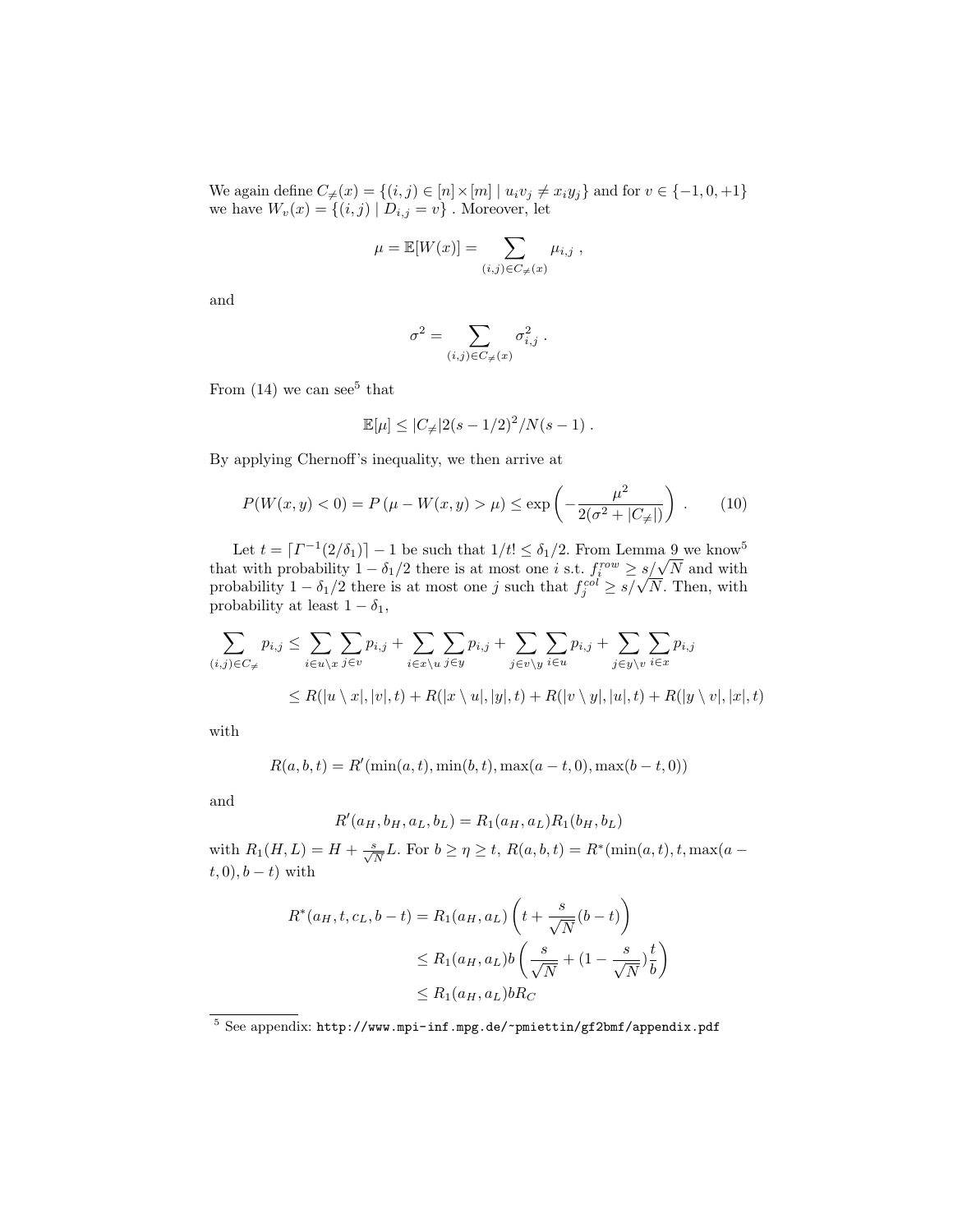with  $R_C = \left(\frac{s}{\sqrt{N}} + \frac{t}{\eta}\right)$ . Hence, as we assume  $|u| \ge \eta$ ,  $|v| \ge \eta$ ,  $|x| \ge \eta$  and  $|y| \ge \eta$ , with probability at least  $1 - \delta_1/2$  we have for every u, v, x and y

$$
\sum_{(i,j)\in C_{\neq}} p_{i,j} \leq (R_1(|u \setminus x|)|v| + R_1(|v \setminus y|)|u| + R_1(|x \setminus u|)|y| + R_1(|y \setminus v|)|x|)R_C
$$

As

$$
|C_{\neq}| \le |u \setminus x||v| + |x \setminus u||y| + |v \setminus y||u| + |y \setminus v||x| \le 2|C_{\neq}|
$$

and  $R_1(a) \leq a$ ,

$$
\sum_{(i,j)\in C_{\neq}} p_{i,j} \leq 2R_C|C_{\neq}| \tag{11}
$$

and  $\mu \geq |C_{\neq}|(1-2R_C)$ . Combining Eq. (11) with the definition of  $\sigma^2$  gives that  $\sigma^2 \leq 2R_C|\hat{C}_{\neq}|_{\frac{q+2}{q-1}}^{\frac{q+2}{q-1}}$ . Combining this with Eq. (10) results in

$$
P(W(x, y) < 0) \le \exp\left(-\frac{|C_{\neq}|(1 - 2R_C)^2}{2(1 + 2R_C(q + 2)/(q - 1))}\right) \tag{12}
$$

Setting  $c_q^{BA} = (1 - 2R_C)^2/(2(1 + 2R_C(q + 2)/(q - 1))),$  we get

$$
P(W(x, y) < 0) \le \exp(-|C_{\neq}|c_g^{BA}).
$$

This proves the lemma.  $\Box$ 

In practice, this means that as long as noise levels are not overly high, i.e.  $s \ll N$ , and the dimensions of the planted biclique are not overly small, i.e.  $\log N \ll |u| \ll N^{-1/2}$ , we can reliably identify the planted bicluster. We note that these assumptions are quite realistic under the BA model. More to the point, we find that a biclique uv is still discernible if  $|u| > \log N$  and  $|v| > \log N$ .

# 4 Algorithm

In this section we describe a simple heuristic algorithm to recover the planted bicliques under GF[2]. We have already shown that the best biclique is the planted one (with high probability), and therefore we 'only' need to find the best biclique. Unfortunately, this problem is NP-hard (as finding the largest exact biclique is NP-hard [11]). Luckily, it seems that in practice a simple heuristic—which we present below—is able to recover the planted biclique very well.

Recall, that finding the best biclique in  $GF[2]$  is equivalent to finding rank-1 binary matrix factorization that minimizes the Hamming distance. To compute find it, we used the Asso algorithm [10]. We note that our aim is not to perform a comparative study of different algorithms but to show that we can achieve the predicted performance using relatively simple, non-exhaustive method.

The crux of Asso is the use of pairwise *association confidences* for finding candidate column factors. Consider the  $N$ -by- $M$  input matrix  $B$ . Asso will compute the association confidence between each row of B. The association confidence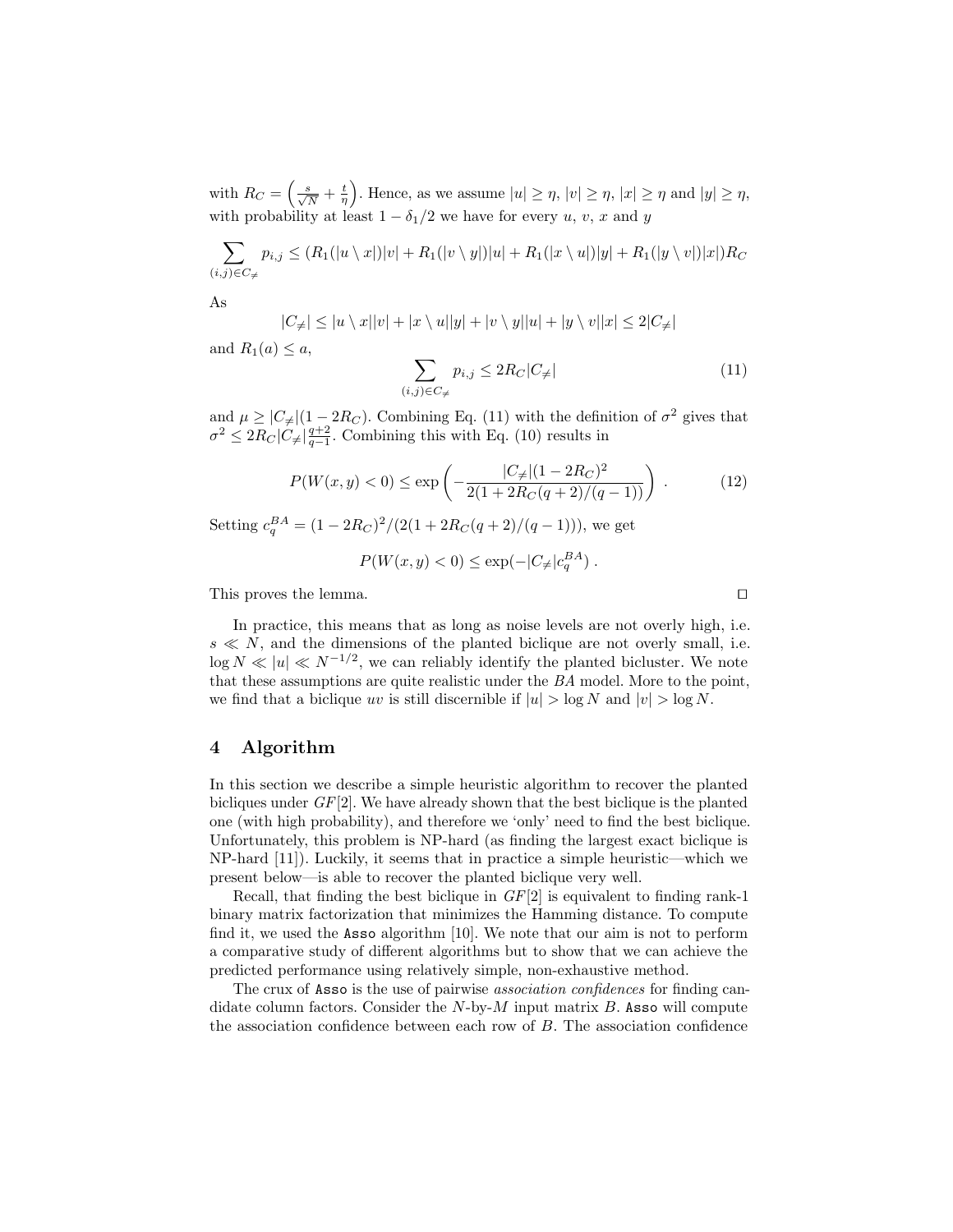from row  $b_i$  to row  $b_j$  is defined as  $conf(b_i \rightarrow b_j) = (\sum_{k=1}^m b_{ik}b_{jk})/(\sum_{k=1}^m b_{ik})$ and can be interpret as the (empirical) conditional probability that  $b_{jk} = 1$  given that  $b_{ik} = 1$ . The intuition is that if rows i and j belong in the planted biclique, they should have relatively high confidence (each column of the biclique is 1 in both rows and each column not in the biclique is 0, save the effects of noise) and otherwise the confidence should be low. The Asso algorithm builds an  $N$ -by- $N$ matrix D where  $d_{ij} = conf(b_i \rightarrow b_j)$ .

Matrix D is then round to binary matrix  $\ddot{D}$  from some threshold  $\tau$ . The *columns* of the binary matrix  $\ddot{D}$  constitute the candidate columns of the biclique. The algorithm will then construct the optimum row for each of these columns, and select the best row-column pair  $(x, y)$  (measured by  $A \ominus xy$ ). Computing the association accuracy takes  $O(N^2M)$  time (where we assume  $N \leq M$ ), there are N candidate vectors, and testing each of them takes  $O(NM)$  time, giving the overall complexity for fixed  $\tau$  as  $O(N^2M)$ .

The last detail is how to select the rounding threshold  $\tau$ . We can try every value of D, but that adds  $N^2$  factor to the second term in the time complexity. To avoid quadratic running times, we opt to evaluate a fixed set of thresholds.

## 5 Experiments

In this section we experimentally evaluate the above theory. As we need to measure against a ground truth, we will experiment on synthetic data. For practical reasons we focus on  $GF[2]$ : in order to evaluate our bounds we require an algorithm to extract candidate bicliques from the data. While no polynomial time (approximate) biclique discovery algorithm exists for  $GF[q]$  in general, we have seen in Section 4 that Asso [10] is relatively easy to adapt to  $GF[2]$ .

We implemented the  $GF[2]$  version of Asso in Matlab/C, and provide for research purposes the source code together with the generators for bipartite Erdős-Rényi and Barabási-Albert graphs.<sup>6</sup>

As synthetic data, we consider square matrices over  $GF[q]$  of dimensions  $N = M = 1000$ , to which we add noise. We consider the ER model as discussed in Section 3.2, and the probabilistic BA model from Section 3.4. We focus on this BA variant, as by allowing larger bicliques to be generated it corresponds to the hardest problem setting. In this matrix  $A$  we plant a square biclique uv (i.e.  $|u| = |v|$ ), such that we obtain  $B = A \oplus uv$ . We run Asso on B for all values of  $\tau \in \{0, 0.01, \ldots, 1.0\}$ , and select the best candidate biclique. We report the  $L(u, v, x, y)$  error between this candidate and the planted biclique.

We evaluate performance for different noise ratios, defined as  $|A|/(NM)$ . and for different biclique sizes. Figure 1 shows the results averaged over five independent runs. For Erdős-Rényi, we see that bicliques of  $10 \times 10$  are easily discerned even for high noise ratios, despite that Asso is uninformed of the shape or size of the biclique. In accordance with theory, bicliques of  $5 \times 5$  can still be detected reliably for lower noise levels, while those of  $3 \times 3$  only barely so.

 $^6$  http://www.mpi-inf.mpg.de/~pmiettin/gf2bmf/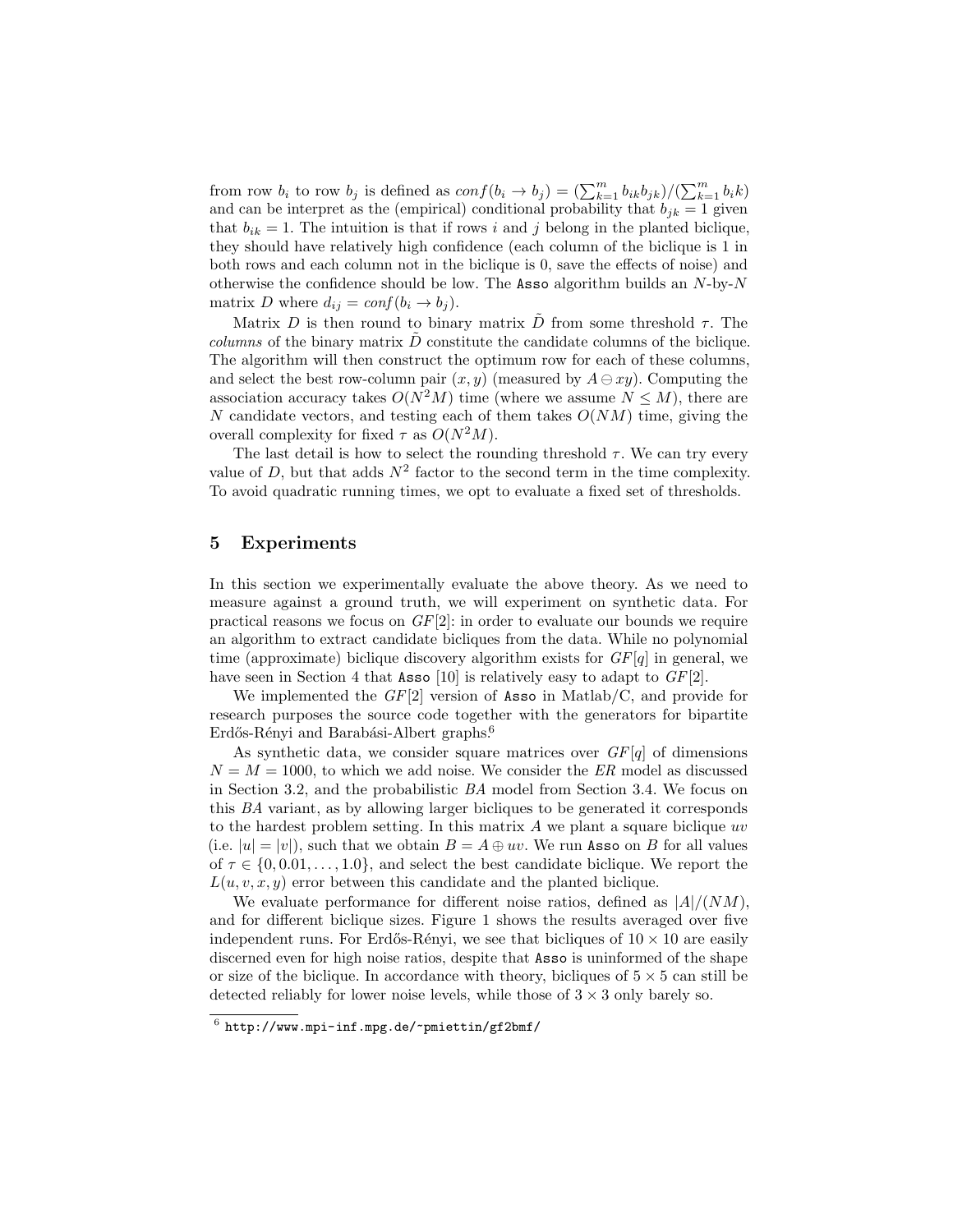

Fig. 1. Performance of Asso of finding a square planted biclique of dimensions  $(|u| = |v|)$ , under different ratios of noise, resp. generated by the Erdős-Rényi model (left), and the Barabási-Albert model (right).

For Barabási-Albert (Figure 1, right), we also find that practice corresponds to theory. Per Section 3.4 bicliques need too have  $|u| \gg \log N$  to be discernible; indeed, we here observe that for  $|u| \geq 15$  the clique is discovered without error, while for smaller sized clusters error first rises and then stabilizes. By the scale-free property of the graph the noise ratio does not influence detection much.

## 6 Conclusion

We consider the problem of finding planted bicliques in random matrices over  $GF[q]$ . More in particular, we investigated the size of the smallest biclique such that we can still approximately correctly identify it as the best rank-1 approximation against a background of either Erdős-Rényi or Barabási-Albert distributed noise. Whereas existing methods can only detect bicliques of  $O(\sqrt{N})$ under non-destructive noise, we show that bicliques of resp.  $n \geq 3$ , and  $n \gg \log N$ are discernible even under destructive noise. Experiments with the Asso algorithm confirm that we can identify planted bicliques under  $GF[2]$  with high precision.

While the ER and BA models capture important graphs properties, they are stark simplifications. Studying whether similar derivations are possible for more realistic models, such as Kronecker Delta [9] will make for engaging future work.

The key extension of this work will be the development of theory for matrix factorization in  $GF[q]$ , by which we will be able to identify and analyse interactions between bicliques such as found in proteomics data [13].

## Acknowledgements

Jan Ramon is supported by erc Starting Grant 240186 "MiGraNT". Jilles Vreeken is supported by a Post-doctoral Fellowship of the Research Foundation – Flanders (FWO).